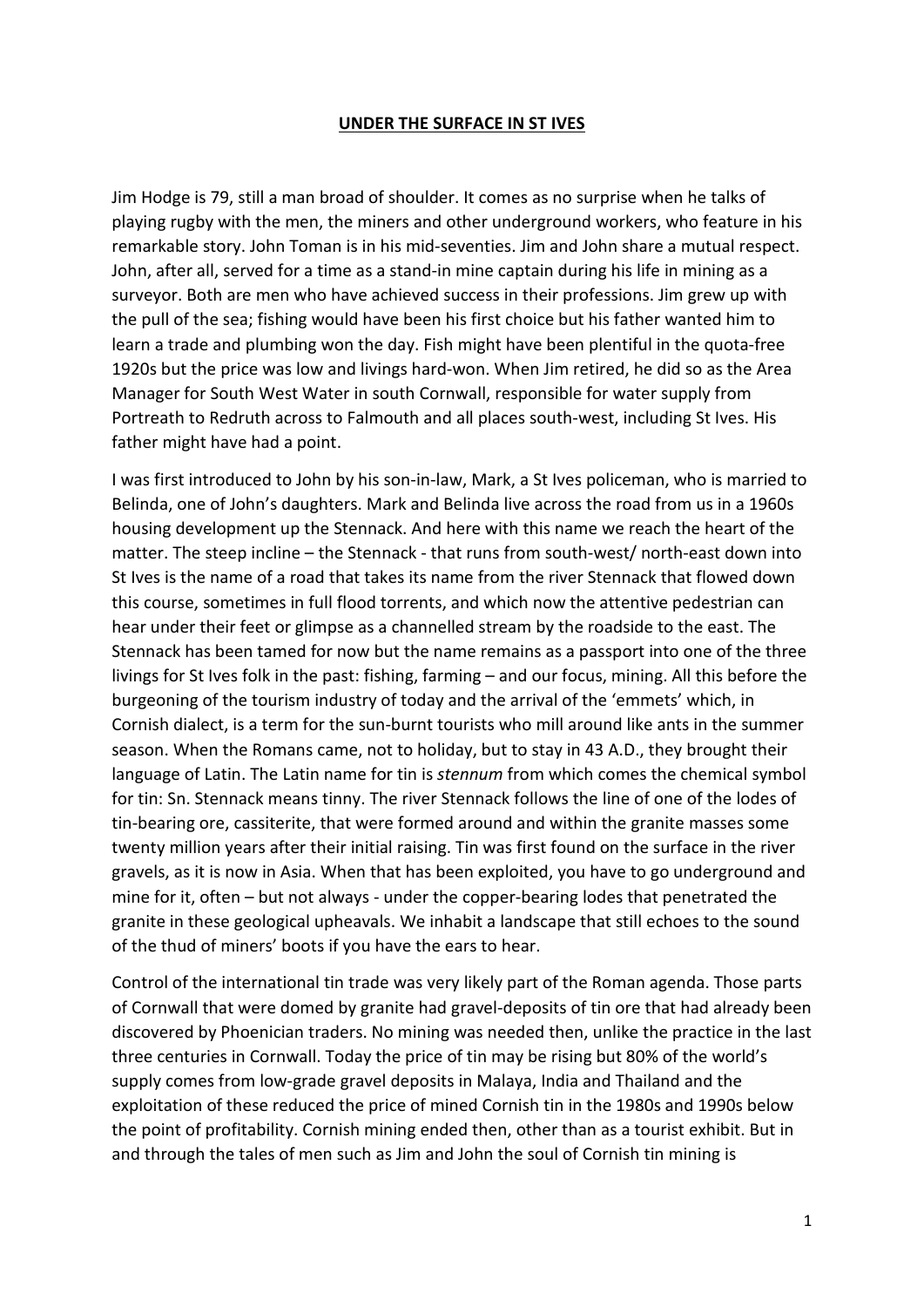glimpsed. This is my account of their tales when they came together in our living room to talk about the mines under the Stennack on Monday morning, September 30<sup>th</sup> 2013.

The prize exhibit of the morning lay on our table. It was a survey plan of the lode that runs underground the length of the Stennack showing where the main shafts are located that served the two main mines that worked this lode: St Ives Consolidated (known as Consols) towards the top of the incline and Trenwith lower down. Our house rests between the western edge of the Trenwith mining area and the eastern edge of St Ives Consols We bought it less than a year ago and as happens these days we had a Mining Search carried out. We had learnt from this that the available abandoned mine plans of St Ives Consols are poor and do not show the full extent of the underground workings. Not until 1872 did it become a legal requirement for metal mines to keep accurate survey plans of workings and lodge these the Mining Record Office upon abandonment. However, this legislation did not require mines to survey any older workings that were inaccessible or unused after 1872. Nor did it apply to mines employing less than 12 people working underground. As a result, most of the older workings and smaller mines are poorly recorded.

What became ever clearer listening to Jim and John was the sheer magnitude of the mining enterprise that had been a way of life for the best part of four generations of St Ives families on and under the ground covered by the Stennack and its valley flood-plain from the early nineteenth century before the final closure of St Ives Consols in 1915. John, the professional surveyor, is still astounded at the geological rarity of the Great Carbona shown on the survey plan resting on our table. "Look! Can you see, running at right-angles to the direction of the lode … It extends for 900 feet and is 600 feet in depth - and between 50 and 70 feet wide! It's unlike anything else I've seen elsewhere – and there are smaller carbonas marked too!" Carbonas are large and unusual ore formations, in this case of cassiterite, the tinbearing ore, which when excavated, produced large caverns whose roofs had to be supported by massive timbers. Cyril Noall, the St Ives historian of the last century, explained what happened: 'In April 1843 a workman's lighted candle stuck against a beam in the fabulously rich 'Great Carbona' caused a disastrous fire which burned for six weeks and led to the destruction of that section of the mine.<sup> $1$ </sup> Today, nothing of the Consols mine remains above ground; the St Ives fire station off the Stennack road is one landmark building that indicates where the old site used to be.

John Halse had developed St Ives Consols from the 1820s and 1830s and the total recorded returns down to 1892 were valued at £1,024,467 with tin production (1827-92) amounting to 16,400 tons. These figures indicate astounding profits from underground ore. By comparison, the Gwennap area of copper mining on the edge of Redruth, twenty miles away, was said to be the richest square mile in the world in the 1820s and 1830s. The Consolidated Mines in Gwennap, owned by John Taylor, with its 19 engine houses for pumping, winding and crushing alone yielded over 300,000 tons of copper ore in 1819-40 which sold for over two million pounds. <sup>2</sup> John Halse's fortune may not have been quite on a par with John Taylor's but it was still enormous and the Great Carbona must have been the foundation for it. Around 1830 James Halse laid out the mining village of Halsetown on the eastern edge of his mine to house his miners and their families. The Stennack industrial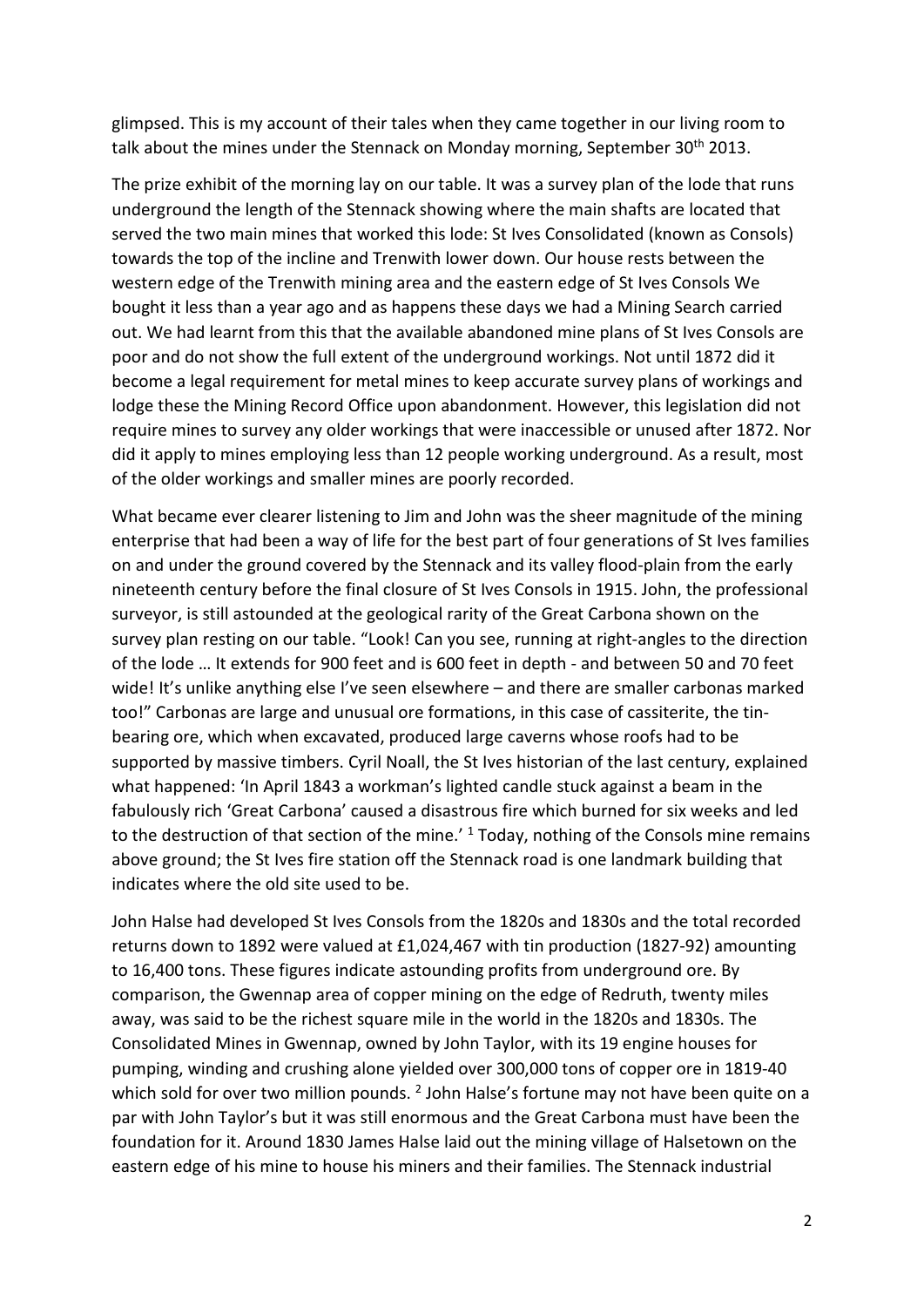landscape above ground can be viewed in a few old photographs dating back to the late Victorian period but the real feel of early nineteenth century Cornish mining life is best conveyed by this report of a visitor in the 1790s to what became John Taylor's mine in Gwennap: 'The dismal scenes of whims [winding engines – steam engines used for haulage], suffering mules, and hillocks of cinders, extends for miles. Huge iron engines, creaking and groaning, invented by Watt, and tall chimneys, smoking and fuming, that seemed to belong to 'Old Nicholas's' abode, diversify the prospect'. 3

One all-important dimension in this landscape is, nevertheless, missing. Where in the description are the women and children working above ground, where are the men working below ground? It is as if they have been airbrushed out of the picture. The wealthy and powerful had reasons to fear the masses and distance themselves from that world; the shadow of the guillotine and the events of the French revolution at the end of the eighteenth century cast a long shadow over Europe in the first half of the nineteenth century as industrialisation and the exponential increase in population reshaped the world. It was not until the mid-nineteenth century that the social conscience of a few enlightened reformers within the Westminster elite led to such eye-opening documents as Edwin Chadwick's *Report on the Sanitary Conditions of the Labouring Population* (1842) and the slow acceptance of the need for reform. But only with the advent of the Edwardian age at the beginning of the twentieth century did a new kind of sensitivity develop within the ranks of the Westminster elite and the urban and rural elites from which it was drawn. For the first time, those with wealth and power began to vote through legislation that raised taxation centrally from their own pockets to pay for the amelioration of the social hardships that unregulated market forces inflicted upon three-quarters of the nation: the labouring poor. In 1910, in Norwich on the other side of the country, Sir Peter Eade, a physician, and still, in his eighties, one of the leading members of the urban elite having served as councillor, sheriff and mayor, captured this change in outlook: *'"Socialism" as it is called, undoubtedly demands better conditions for the poorer classes of all classes and the result of investigation into the present condition of any of these fully justifies many of the ends for which socialism is aiming and agitating … The rapid increase of population (and) the growing scarcity of work and employment, are intending the poverty of large numbers of the working classes with the necessary consequences of home privation and enfeebled health to all, but especially to the young.* <sup>4</sup>

The fabulous wealth of men such as Taylor (who came to Cornwall from Norwich to make his fortune) and Halse was made through the sweat and labour of fellow human beings, labouring under the ground in appalling conditions with their heads filled with the constant fear of death or injury. A.K. Hamilton-Jenkin, in his seminal work on the Cornish Miner (1927), noted that one writer in 1847 calculated that nearly one out of every five Gwennap miners incurred a violent death to produce the copper that made such a contribution to the wealth of the country. Descending and ascending the mine shafts for hundreds of feet by rope ladders was fraught with peril, to name one particular hazard. Medical authorities calculated that in the 1850s, in and around the St Just mining area, the average age of a miner was in the late twenties; the average death age was around the late forties. A miner who escaped the perils of a premature death faced a future of light surface work or at worst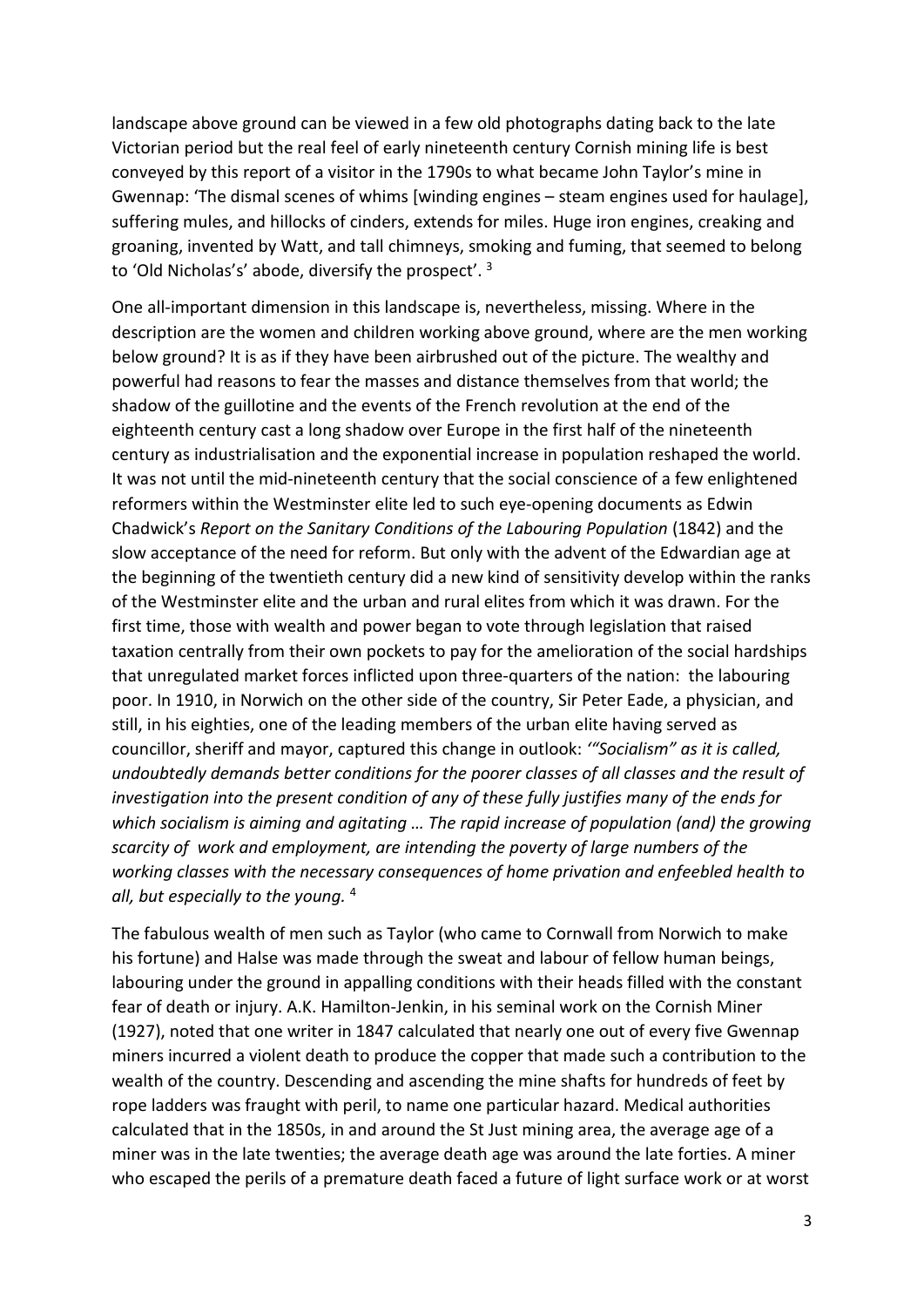nearly twenty years of unproductive life as a result of accident or disease. The installation of steam-powered man-engines, the first in the 1840s, to drive a series of interconnected small platforms that were raised or lowered twelve feet in the shaft at every stroke of the engine, saved many lives.

However, the development later in the century of the machine drill turned out to be deadly for the miner underground. In 1904, a Government inquiry into *The Health of Cornish Miners* established that there had recently been "an enormous increase in the death-rate from lung diseases, in miners particularly between the ages of twenty-five and forty-five". The death-rate among Cornish miners was eight to ten times higher than that for coalminers. The explanation lay in the machine-drilling of granite that produced clouds of dust containing fragments such as quartz that were inhaled and over time effectively punctured the lungs – the medical condition known as phthisis was the new killer. Ameliorating the effects of dust inhalation, particularly through water spray, became a twentieth-century priority. 5

The labouring mass of humanity that worked the Cornish mines over the last three centuries were sustained not through the benevolence of the mine owner; the money the miners earned when the markets were paying good prices was more than they could have made from farming or fishing but amounted to a risible fraction of the profits made by the owners. They were sustained by other means, perhaps above all by their own camaraderie in the face of accident and death. Drink provided an acceptable social release of working pressures. Many embraced the salvation offered in this life and the next by the good Lord as revealed through the Methodist evangelism that the Wesleys brought to Cornwall in the second half of the eighteenth century. John Wesley preached 18 times between 1762 and 1789 at Gwennap Pit, a hollow formed by the subsidence of old copper mine workings on the edge of what was described as the richest square mile in the world. Christianity and Mammon have always had an uneasy relationship.

As Jim and John told their stories of life under the ground, Jim with his focus on water drainage and supply, John from his mining perspective, an undercurrent of danger, fear and death was never far from the surface of the tale. Sometimes, it burst through to harrowing effect. They shared an account of a young miner they knew who on the spur of the moment decided he would get his tea break early and attempted to hitch a lift on a kibble – a large bucket – that was being raised up through the vertical shaft to the surface. He misjudged the move and was left hanging on by his fingertips. The men at the top of the shaft saw him come into view as he and the kibble neared the surface. His last words were: 'I can't hang on anymore. Goodbye.' It took the other half of the day to get his body back to the surface.

Fear and the closeness of death; the sheer peril of going underground surfaced in Jim's account of an adit inspection that very nearly cost him and his miner companion their lives. Adits are drainage channels, generally at a relatively shallow depth, inclined gently towards the outside to allow passive drainage. The survey map on our table showed clearly the course of the adit for the Stennack lode, intersected at intervals by the vertical shafts excavated through the rock to reach the lode. Jim had determined that this adit needed a clearance and maintenance inspection. Ankle deep in water, Jim and a local labourer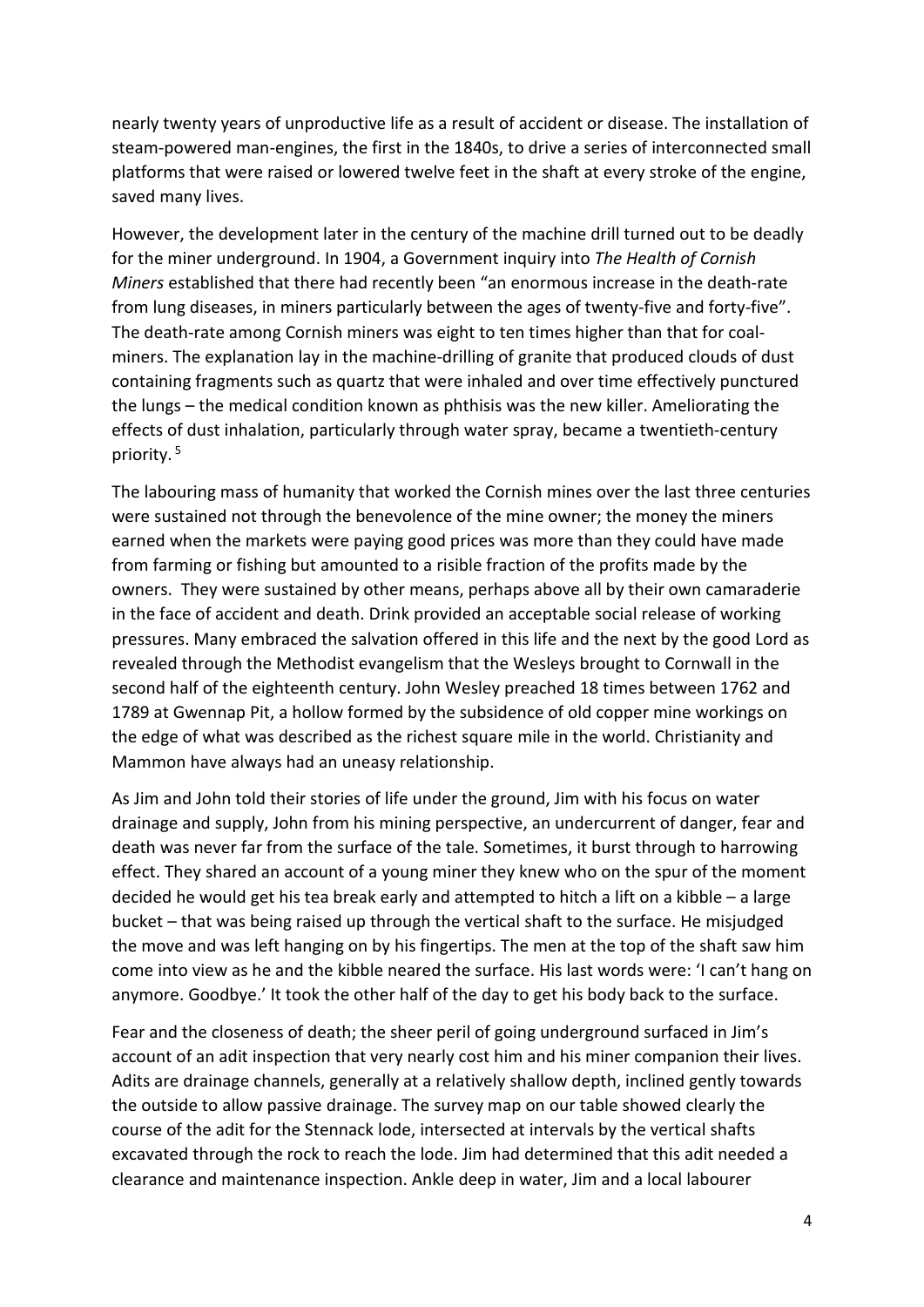entered the adit through a shaft in the town itself. Jim had his measuring instruments, the labourer his tools; a telephone system had been set connecting Jim with a water board architect at the top of the shaft ready to plot the information, the measurements and bearings, passed on by Jim through the telephone. Jim and the labourer began to thread their way through the tunnel that measured around five feet by three feet for most of its length, around two hundred feet beneath the surface.

After an hour or so when they were more than half way up the Stennack Jim noticed that the water level had reached his calves. The phone line connection had begun to crackle and was then lost. 'I think it's time to turn back', he said to the labourer who had scarcely noticed the rising water. Their return journey in that dark, low narrow tunnel became a race for survival as the waters rose steadily around them towards the top of the five feet high ceiling in the tunnel. They just made it to their entry shaft before the waters covered them completely. A white-faced architect met them with the news that there had been a cloud burst over St Ives and the Stennack was awash.

Jim spoke with pride of the engineering achievements of H.E. Phillips, the man in charge of the mains water supply for St Ives from the 1930s. In 1935, Phillips oversaw the construction of a project to use the waters gathered in the now disused Trenwith mine area to supplement the town's water supply, specifically to supply the Downalong area of central St Ives. Effectively, 200 million gallons of water were contained by an underground dam, controlled by a penstock, a valve or sluice gate, which in the course of time Jim through his rising seniority was able to operate. He quickly learnt to fasten himself to a nearby structure to stop himself from being washed away in the surge of thunderous water released as the valve opened.

The Trenwith mine had yielded both copper and tin in the first half of the nineteenth century but falling international prices forced its closure in 1856 as a copper producer. However, in 1908 Trenwith reopened as a radium mine under the control of the Germanowned British Radium company, with some of its output being used by Madame Curie in her experiments. It had been in the 1840s that some of the Trenwith copper ores had been found to be mixed with pitchblende, a mineral then of little perceived value, but later to be worked as the source of radium. The Company had plans to turn the Great Western Railway Tregenna Castle Hotel in St Ives into a health resort – a Cornish spa - utilising the supposed curative properties of the water but these ideas came to nothing and the mine itself was forced to shut down with the outbreak of war with Germany in 1914.  $6$  Jim told the tale passed down to him of a rich German who bought at some expense measures of radium to cure his illness and died of a radiation overdose soon after – but evidently the radium content of the water supplied to Downalong residents from 1935 was safe enough. Both John and Jim drank it as children in Downalong as did tens of thousands of others. Those who implemented European health and safety legislation in the 1970s perhaps erred on the side of caution when it was decided that Trenwith water was no longer suitable as a source.

One last story remains, a warning perhaps for the future since so many in St Ives live above the industrial mining landscape buried beneath the surface. Jim told the tale of the lady in one house in Trenwith Place towards the bottom of the Stennack who was awakened one